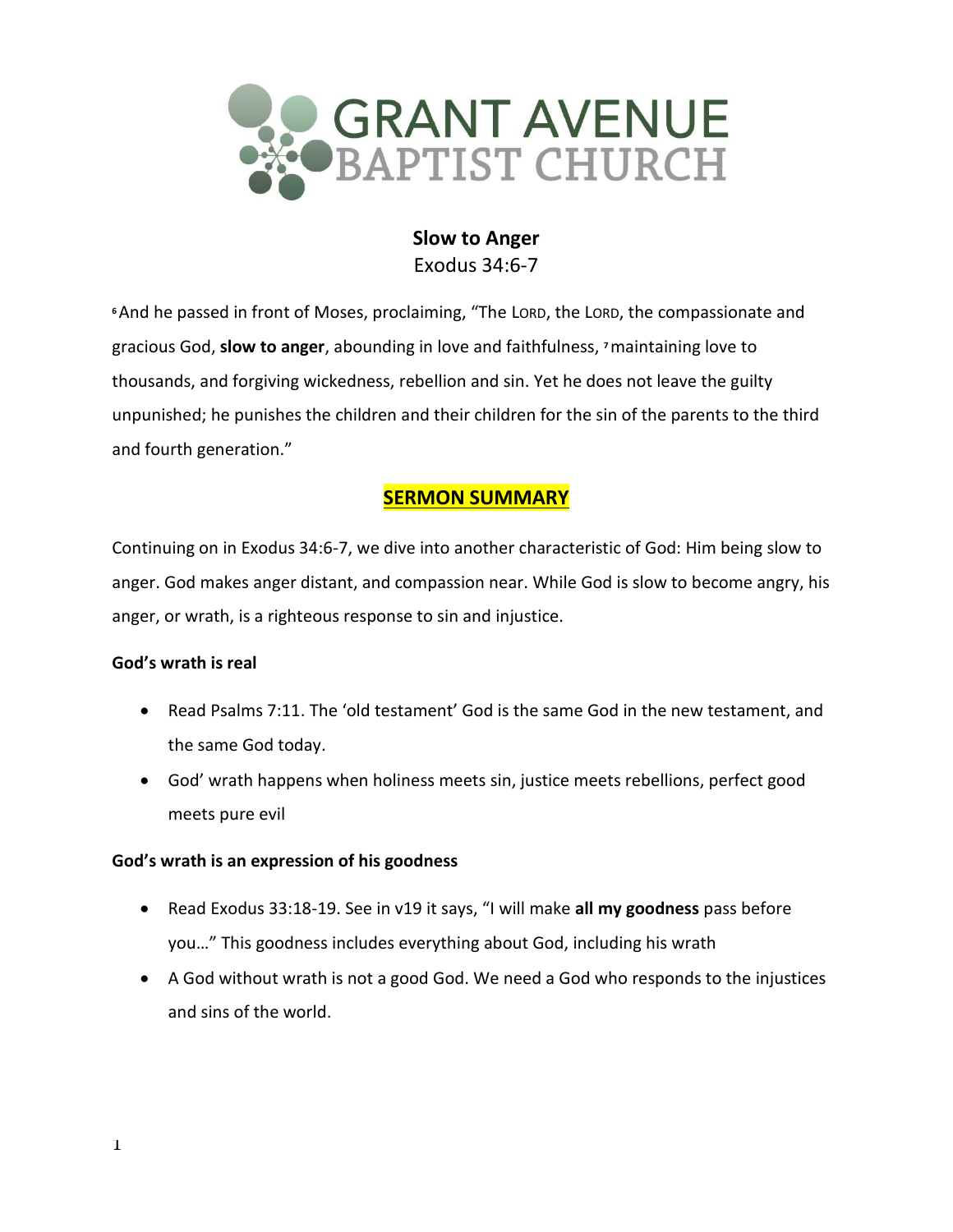## **Example: The story of Ninevah (Read Jonah and Nahum)**

- God grants Ninevah a second chance, in the book of Jonah. He displays his compassion and is slow to anger.
- In Nahum, the people of Ninevah have returned to their old, evil ways. And finally, God shows His wrath.

## **The different displays of the wrath of God**

- **Future:** The day of Yahweh, when Jesus brings justice to the world and defeats evil. God will make all things right
- **Present:** When God steps in now and stop evil. Read Acts 5, God struck down Ananais & Sapphira for lying.
- **Active:** When God acts directly to stop evil. God himself struck down Ananais & Sapphira. There are very few moments of God's active wrath in the Bible.
- **Passive:** When God does not act. Going back to the story of Ninevah, God shows wrath to the people by not stepping in while they were taken over by the Babylonians. Read Romans 1:18-28, over and over "…then God gave them over" is repeated. There may be times when God says, "Have it your way" and removes his blessings and protections.

## **At the cross, Jesus experiences and endures the wrath of God towards sin on your behalf.**

• When we respond in the right way, Jesus will bear the wrath for us

### **Our response:**

- Know that God is SLOW to anger
- Know that God is slow to ANGER
- BE slow to anger
- God's wrath should motive us to evangelize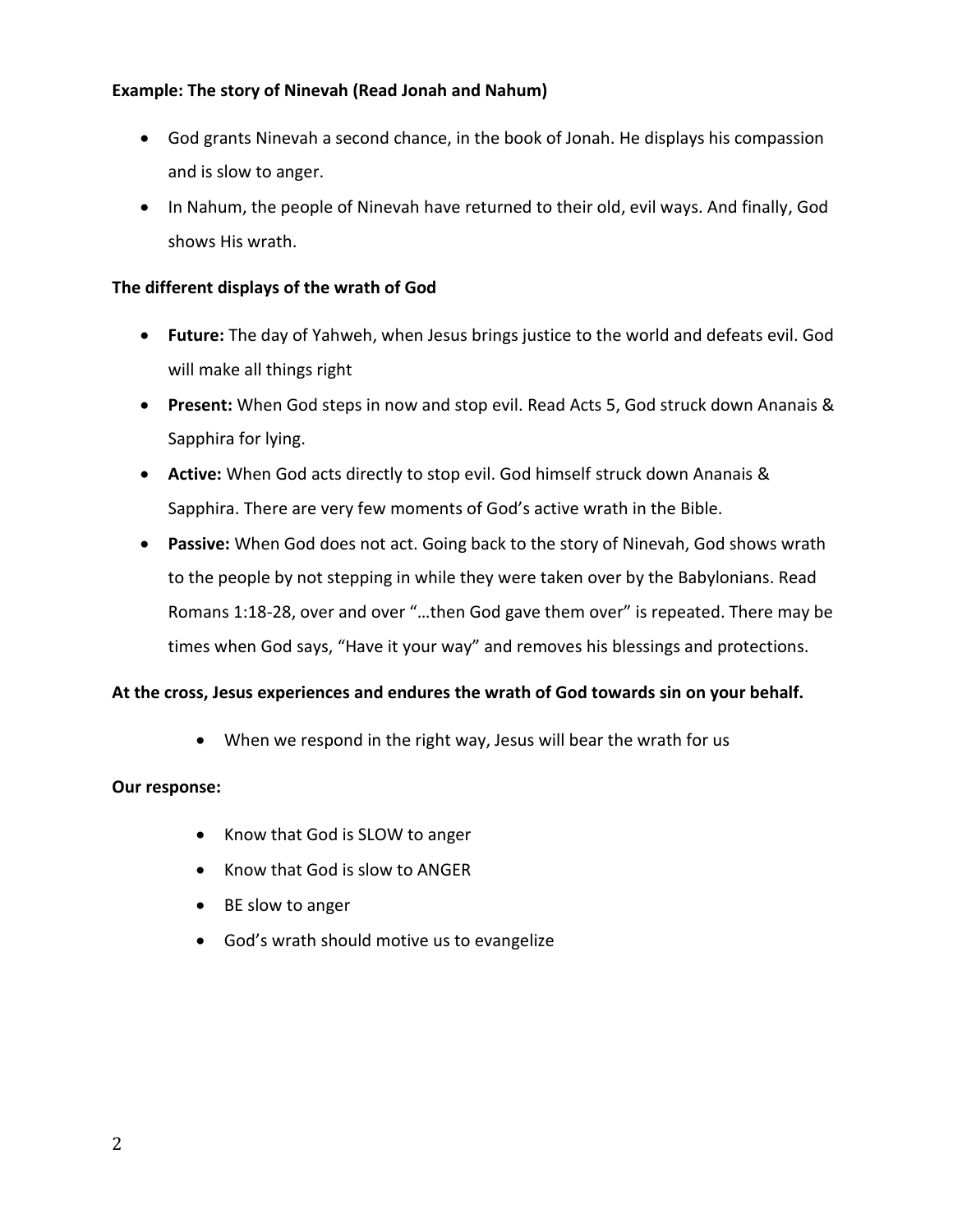# **DISCUSSION**

#### **Reminders for small group leaders:**

• We want everyone to interact with God's Word. Please have Bibles available for students who don't have one. We have a limited amount of Bibles available at church, so remind your people to bring theirs if they have one. Be sure to open up your Bibles together during small group!

• Set aside a time to pray for each other during every POD. Try not to rush through this time as it's good to have people pray for each other.

• Regularly recap how your POD is doing with your co-leaders. Are you meeting your goals? How can you help your people grow in relationship with God and with each other? Is there anyone in your POD who needs encouragement, prayer, or a meeting with one of you this week?

• The teaching happened on Sunday at church. The purpose of small groups is to ask two questions: 1) What is God saying to me in His Word?, 2) What is He asking me to do in response?

• Your role is to help everyone answer these two questions so that God can do His work of transforming hearts and lives.

\_\_\_\_\_\_\_\_\_\_\_\_\_\_\_\_\_\_\_\_\_\_\_\_\_\_\_\_\_\_\_\_\_\_\_\_\_\_\_\_\_\_\_\_\_\_\_\_\_\_\_\_\_\_\_\_\_\_\_\_\_\_\_\_\_\_\_\_\_\_\_\_\_\_\_\_\_\_\_\_\_\_\_\_\_

RECAP with your co-leader/REFLECT by yourself

- What stood out to you/encouraged you/challenged you, etc from the message?
- What is the learning point and/or action point you want the people in your small group to leave with?
- How would you summarize the sermon in one or two sentences?

# **QUESTIONS**

#### **Choose (if any) questions that would be good for your group to discuss or make up your own!**

#### **Getting to know you:**

- Are you slow to anger or quick to anger?
- What comes to mind when you hear about the wrath of God?
- Many people don't like to think about or talk about God's wrath, why is that?

#### **Into the Bible:**

- What are some examples of God displaying this wrath in the Bible?
- What are some examples of God holding back his wrath in the Bible?
- How is God's wrath an expression of His goodness?